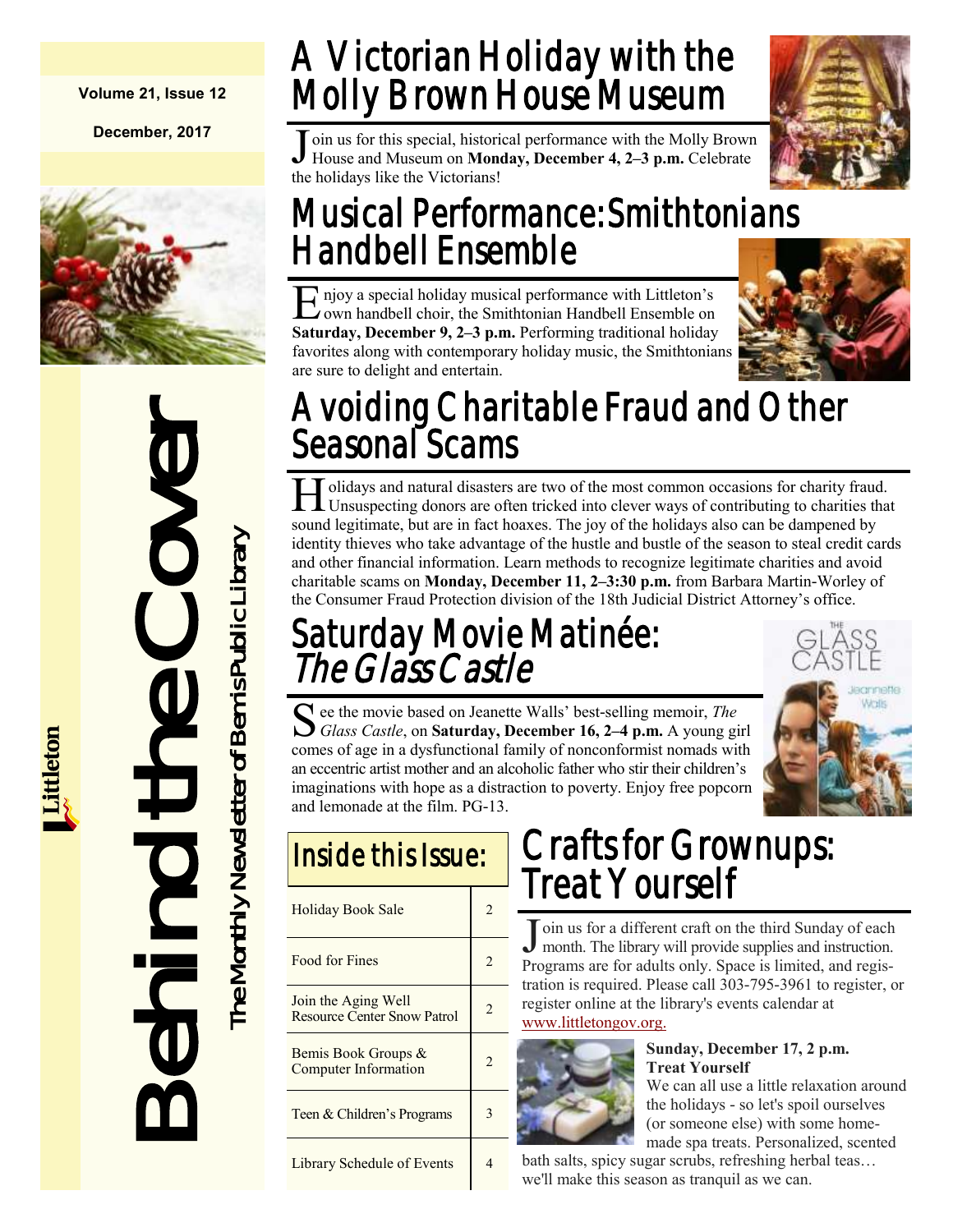## Holiday Book Sale



**H** oliday shopping was never easier than buying books at the Friend Holiday Book Sale through **Sunday, December 31.** Donated boot in pristine condition that are truly gift worthy and all at reasonable prices. oliday shopping was never easier than buying books at the Friends' Holiday Book Sale through **Sunday, December 31.** Donated books You'll find craft, cooking, and children's books, as well as fiction, history, current events, gardening, biography, and more.

### Food for Fines

**D** onate a non-perishable unexpired food item and have an overdue fine removed from your Bemis library record through **Sunday, December 31.** Offer does not apply to lost onate a non-perishable unexpired food item and have an overdue fine removed from your Bemis library record or damaged books. Food will benefit Integrated Family Community Services which helps people living in western Arapahoe County and northern Douglas County as well as unincorporated areas of Arapahoe County.



## Volunteer Snow Shovelers Needed

The Aging Well Resource Center, AWRC, needs snow shove<br>this winter. Help your fellow citizens clear snow off their si<br>walks. Call 303-795-3980 or complete the Snow Squad Inforhe Aging Well Resource Center, AWRC, needs snow shovelers this winter. Help your fellow citizens clear snow off their side**mation Packet at** [https://www.littletongov.org/city-services/senior](https://www.littletongov.org/city-services/senior-services-aging-well-resource-center)[services-aging-well-resource-center.](https://www.littletongov.org/city-services/senior-services-aging-well-resource-center)

Stop by the AWRC monthly **Grab, Gab & Go Event** on **Monday, December 11, 1:30–2 p.m.** AWRC provides information for seniors, caregivers, spouses or friends. If you need information on resources, AWRC is a good place to start.

## Book Groups at Bemis

We have a variety of Book Groups that meet throughout the month. Choose a group that suits your interests and join us for some stimulating discussions.

#### **Senior Book Club**

**First Monday of each month at 2 p.m.**

**Dec. 4\*:** *Esperanza Rising* by Pam Muñoz Ryan

Esperanza Ortega lives in a beautiful home filled with servants and the promise of one day presiding over all of Rancho de las Rosas. But tragedy shatters that dream, forcing Esperanza and Mama to

flee from Mexico to California and settle in a farm labor camp.

#### *\* We will meet at 1 p.m. for Dec. only.*

**Jan. 8\*:** *Aviator's Wife*

by Melanie Benjamin

For much of her life, Anne Morrow, the shy daughter of the U.S. ambassador to Mexico, has stood in the shadows of those around her, including her millionaire father and vibrant older sister, who often



steals the spotlight. Then Anne, a college senior with hidden literary aspirations, travels to Mexico City to spend Christmas with her family. There she meets Colonel Charles Lindbergh, fresh off his celebrated 1927 solo flight across the Atlantic**.**

*\*We will meet on the second Monday in Jan. due to the New Year's Day holiday.*

#### **Monday Evening Book Group Third Monday of each month at 7 p.m.**

**Dec. 18:** No Meeting **Jan. 22\*:** *Gentlemen & Players* by Joanne Harris

For generations, privileged young men have attended St. Oswald's Grammar School for Boys. This year, however, the wind of unwelcome change is blowing, and as the new term gets under way, a number of

incidents befall students and faculty alike, beginning as small annoyances but soon escalating in both number and consequence.

**OANNE HARRIS** 

Gentlemen<br>Ge Players

*\* We will meet on the fourth Monday in January due to the MLK holiday.*

 **Genre Addicts Book Club Second Wednesday of the month in Sophie's Place from 7–8 p.m. Dec. 13: Reader's Favorite Book** Each month, we will feature a different genre and meet to chat about titles and authors in that category. This month there are no boundaries - it's all about what lifts your spirits, cheers you up, and warms your heart. Reread an old favorite and then tell us about your personal "desert island" book. This is the perfect time to revisit your favorite book and share it with the group.

### Computers @ Bemis

B emis has 24 Internet access computers on the lower level of the library, plus another seven located in the Children's Room for use by our patrons in fifth grade and younger. Free



Wi-Fi is available throughout the library.

We also offer free computer and Internet classes on a regular basis. To learn about or register for an upcoming class and/or group use of our computer lab, call the library at 303-795-3961. You also may register for classes online through the Library Main Calendar at [www.littletongov.org.](https://www.littletongov.org/city-services/city-departments/bemis-library/library-events-calendar/-curm-12/-cury-2017/-selcat-157)

**Classes and open computer lab are held from 9:30–11 a.m. One-on-One Tech Help is by appointment only on Wednesdays, 2–3:30 p.m.** *No Classes, one-on-one or open labs December 20–January 2.*

 **Making a Household Budget with Excel: Monday, December 4**

Learn how to track and manage your household expenses. We will learn how to create tables, use sums, and format a spreadsheet. *Registration required.* **Prerequisites:** Computer basics (familiarity with keyboard and mouse).

 **Storing Photos with Google: Monday, December 11**

Never misplace a photo file again when you learn how to use Google Photos. We will cover uploading files, organizing files in albums, and downloading photos. *Registration required.*

- **Prerequisites:** Computer basics (familiarity with keyboard and mouse), and a Gmail account. Call the library if you need help setting up a Gmail account.
- **Beginning Microsoft PowerPoint: Monday, December 18** Learn how to create and edit a Power-Point presentation. We will cover adding slides, changing themes, adding images, and changing color schemes. Also, learn how to print slides in different layouts. *Registration required.*

**Prerequisites:** Computer basics (familiarity with keyboard and mouse including right and left mouse clicks), and beginning MS Word (copy, paste, save, and basic formatting).

- **One-on-One Technology Help: Wednesdays, 2–3:30 p.m.** *Registration required for one-onone appointments.* Sign up for a 30 minute individualized tech appointment with a librarian to get assistance with anything from Smartphones and Tablets to signing up for an email address.
- **Open Computer Lab: 9:30–11 a.m.** *Every* **Thursday morning.** *No registration required.*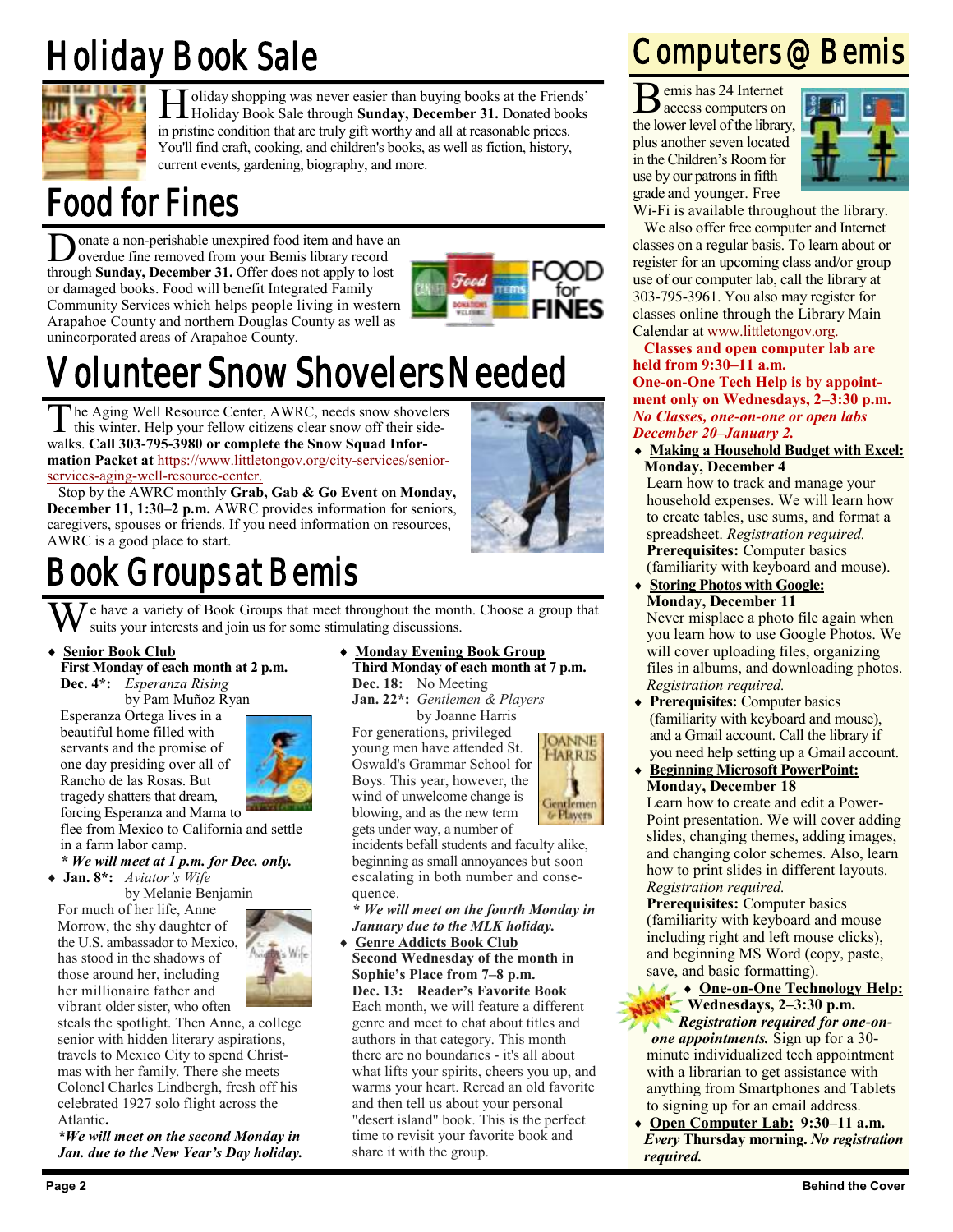

F or more information, call the library at 303-795-3961 and ask for the Teen Deck or send an email to [libem@littletongov.org.](mailto:libem@littletongov.org.)

 **Teen Movies First Saturday of the month @ 2 p.m. Dec. 2: No movie Jan. 6:** *Despicable Me 3*



- **Virtual Reality Gaming Third Thursdays @ 3–4:30 p.m.** We've got the HTC Vive and the PSVR, plus a huge selection of games. *Virtual reality games are for ages 12 & up only.* **Dec. 21, Jan. 18 and Feb. 15**
- **Teen Advisory Group (TAG) Fourth Friday of the month @ 3:30 p.m. Dec. 22:** No meeting **Jan. 26 and Feb. 23:** Summer Reading

#### Holiday Decorating Party

**H** elp the Teen Advisory Group decorate the library for the holidays on **Frida** December 1, 4–7 p.m. Light snacks and elp the Teen Advisory Group decorate the library for the holidays on **Friday,**  lemonade will be provided. Feel free to bring a treat to share with everyone. After we decorate, we'll play some fun games. *Space is limited for this event, and registration is required. Register by calling the library at 303-795-3961.*

### Holiday Crafts as Gifts

 $\overline{\mathsf{C}}$ reate a special handmade gift that shows you care. Stop by the teen deck in the afternoon each week in December to get supplies and directions for making your own gifts—*while supplies last*.

- **Week 1–Dec. 4-9: Paracord Bracelets**
- **Week 2–Dec. 11-16: Candy Cane Reindeer**
- **Week 3–Dec. 18-22: Duct Tape gifts**

#### Make a Gingerbread House

C reate a gingerbread<br>
masterpiece on Sunday<br>
December 10, 1:30–3 p.m. reate a gingerbread masterpiece on **Sunday,**  The library will provide basic supplies. Bring extra building materials as long as they are edible. Houses will be on display at Bemis during December for a contest. The



public will vote for their favorite house. The winner will receive a \$25 Visa gift card. Open to all ages. *Registration is required. Call the library at 303-795-3961 to register.*

# Children's Programs

### The Polar Express

B e a part of our annual celebration with a reading of *The Polar Express* and a wintry ride on an imaginary train on **Saturday**, e a part of our annual celebration with a reading of *The Polar*  **December 2, 11 a.m. and 3 p.m.** For families with children ages 3 and up. *Reservations required. Call 303-795-3961 to register.*



## Busy Bodies at Bemis

J oin us on **Saturday, December 9 and Tuesday, December 26, 11–11:30 a.m.** for music, movement, games and fun. For children ages 2–6 and their caregivers.

### Merry Makers' Workshop

 $\overline{\mathbf{C}}$ alling all elves in grades 1–5. Do you want to surprise someone with a gift this holiday season? Come to the library on **Wednesday, December 13, 5–5:45 p.m.** The library will provide the materials you need to make and wrap a special gift. *Reservations required. Call 303-795-3961 to sign up.*

### -in Crafts

S top by the Children's Room **anytime between 1–2 p.m. on Tuesday, December 19,** for some make and take crafty fun. For ages 3 and up. No reservations needed.

#### Ice Cream Science

L earn about the science behind your favorite frozen treat, dippin' dots on Wednesday,<br>December 27, 2–3 p.m. We'll make a cup of ice cream in two minutes using liquid nitrogen at -322° F and show what happens to everyday m earn about the science behind your favorite frozen treat, dippin' dots on **Wednesday, December 27, 2–3 p.m.** We'll make a cup of ice cream in two minutes using liquid nitrogen and up. Children under age 6 must attend with an adult. *Reservations required beginning December 16.*

### ie Matinée – *Cars 3*



E njoy the animated movie *Cars 3* on **Thursday, December 28,** 2-3:45 p.m. Lightning McQueen sets out to prove he's still **2–3:45 p.m.** Lightning McQueen sets out to prove he's still the best race car in the world. For ages 3 and up. Children under the age of 8 must attend with an adult. Snacks will be provided. Rated G. Length: 102 minutes. *Reservations required. Call 303- 795-3961 to register beginning December 16.*

### "Noon" Year's Party

S oar into the new year on Saturday, December 30, 11 a.m.–1 p.m. Families<br>With children of all ages, join us for treats, dancing, door prizes, and the oar into the new year on **Saturday, December 30, 11 a.m.–1 p.m.** Families dropping of the New Year's Eve ball... on the  $30<sup>th</sup>$  at noon. A hilarious performance by Bryce Jackman will be followed by things that fly, sail and soar as he leads the group in making three different paper aircraft. The fun continues with a family dance party. *Reservations required. Call 303-795-3961 to register beginning December 16.*



### ngoing Programs

#### *Weekly programs end on December 22 and resume on January 8.*

**All Together Now Story Time:**

**Monday at 9:30 & 10:30 a.m. and Wednesday at 4 p.m.** Thirty minutes of stories, songs and activities. For children of all ages, but children under age 3 *must* attend with an adult. *Optional extended playtime immediately following Monday sessions.*

- **Story Box: Ages infant–36 months Tuesday at 9:30 & 10:30 a.m., Wednesday at 10 a.m. & Friday at 9:30 a.m.** Thirty minutes of stories and songs for children and a caring adult. *Optional extended playtime on the 2nd and 4th weeks of the month. Space is limited; free tickets available at the Children's Desk or by calling 303-795-3961 the morning of the session.*
- **Bounce Along with Baby: Ages 0–18 months & their caregivers, Wednesday at 11 a.m.** Join us for rhymes, songs, baby sign language, stories and fun. Siblings are welcome.
- **Preschool Story Time: Ages 3 and older, Thursday & Friday at 10:30 a.m.** Thirty minutes of stories, songs and activities with a puppet show on December 7  $\&$  8.
- **Ready, Set, BUILD! Lego Club: For kids in grades K–5, Saturday, December 9 at 2 p.m.** You bring creativity and we'll provide Legos. *Registration begins one week in advance.*